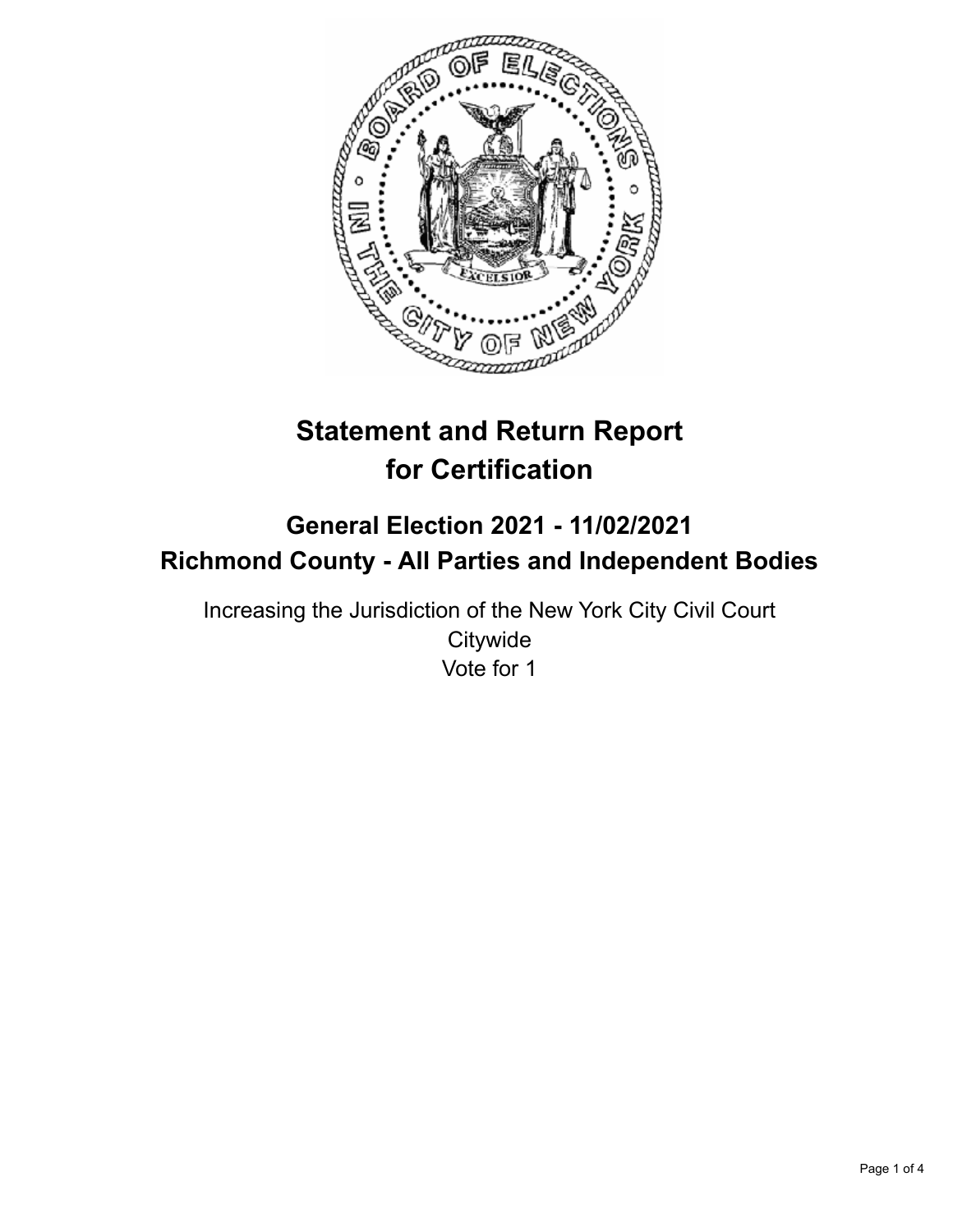

### **Assembly District 61**

| <b>PUBLIC COUNTER</b>                                    | 21,312 |
|----------------------------------------------------------|--------|
| MANUALLY COUNTED EMERGENCY                               | 0      |
| ABSENTEE / MILITARY                                      | 1,312  |
| AFFIDAVIT                                                | 81     |
| <b>Total Ballots</b>                                     | 22,705 |
| Less - Inapplicable Federal/Special Presidential Ballots | 0      |
| <b>Total Applicable Ballots</b>                          | 22,705 |
| <b>YES</b>                                               | 14,515 |
| <b>NO</b>                                                | 5,389  |
| <b>Total Votes</b>                                       | 19,904 |
| Unrecorded                                               | 2.801  |

## **Assembly District 62**

| <b>PUBLIC COUNTER</b>                                    | 35,072 |
|----------------------------------------------------------|--------|
| <b>MANUALLY COUNTED EMERGENCY</b>                        | 2      |
| ABSENTEE / MILITARY                                      | 1,435  |
| AFFIDAVIT                                                | 198    |
| <b>Total Ballots</b>                                     | 36,707 |
| Less - Inapplicable Federal/Special Presidential Ballots | 0      |
| <b>Total Applicable Ballots</b>                          | 36,707 |
| <b>YES</b>                                               | 17,536 |
| NO.                                                      | 14,830 |
| <b>Total Votes</b>                                       | 32,366 |
| Unrecorded                                               | 4.341  |

### **Assembly District 63**

| <b>PUBLIC COUNTER</b>                                    | 24,967   |
|----------------------------------------------------------|----------|
| <b>MANUALLY COUNTED EMERGENCY</b>                        | $\Omega$ |
| ABSENTEE / MILITARY                                      | 1,484    |
| <b>AFFIDAVIT</b>                                         | 94       |
| <b>Total Ballots</b>                                     | 26,545   |
| Less - Inapplicable Federal/Special Presidential Ballots | 0        |
| <b>Total Applicable Ballots</b>                          | 26,545   |
| <b>YES</b>                                               | 14,486   |
| <b>NO</b>                                                | 8,725    |
| <b>Total Votes</b>                                       | 23,211   |
| Unrecorded                                               | 3.334    |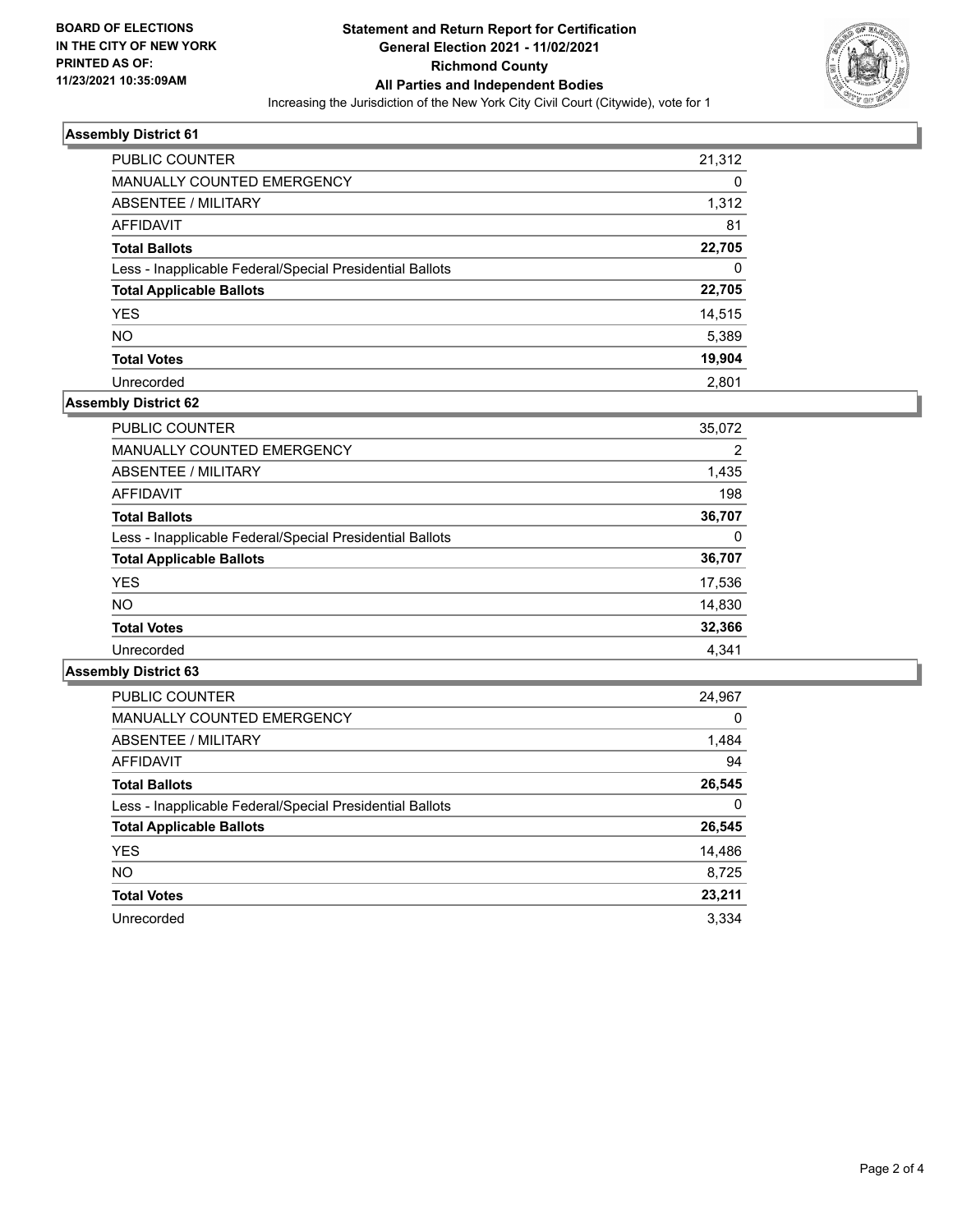

## **Assembly District 64**

| 20,097 |
|--------|
| 0      |
| 1,019  |
| 90     |
| 21,206 |
| 0      |
| 21,206 |
| 10,650 |
| 7.718  |
| 18,368 |
| 2.838  |
|        |